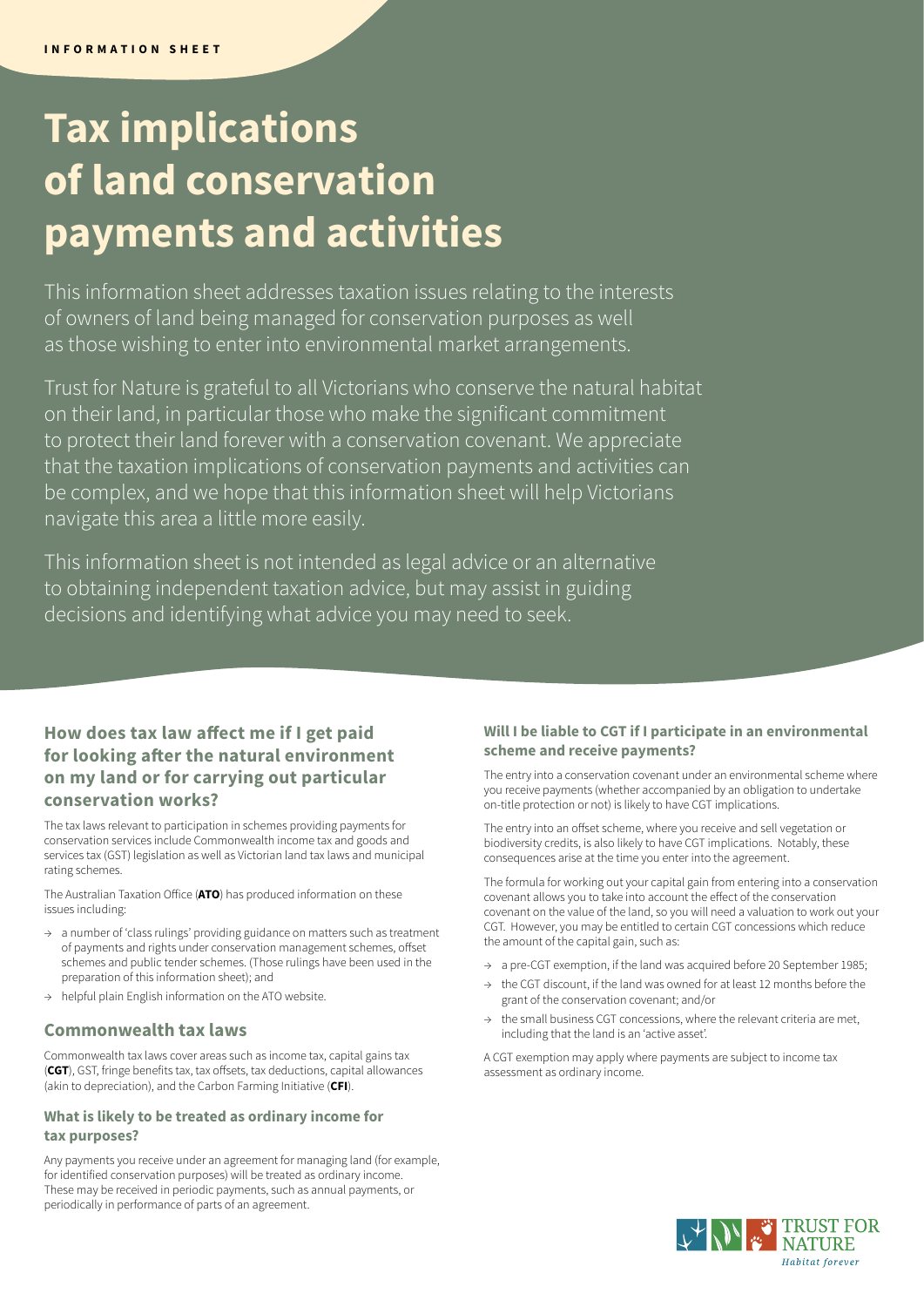

#### **Can I receive any income tax deductions from my participation in an environmental market scheme?**

- Income tax deductions may be available to you for expenses associated with entering into an environmental market agreement.
- Deductions may also be available to you for expenses associated with performing management actions.
- Income tax deductions may not be available if the amount derived by you is a capital gain and not ordinary income, and you are not carrying on business on the land. However, in an offset scheme you may be able to include your expenses in the cost base of your credits for CGT purposes.
- $\rightarrow$  Whether or not losses can be claimed in a particular income tax year will depend upon a number of factors, including whether you are regarded as carrying on a commercial business under the tax law.
- → Individuals with losses from carrying on non-commercial business activities as a result of conservation activities and/or participation in an environmental scheme may need to defer those losses to future income tax years depending on their particular circumstances.

Preparing annual profit and loss statements for your land-based activities regardless of whether or not you are a primary producer, or carrying on a commercial business, may be helpful to you in dealing with these issues now and into the future.

#### **Can I receive an income tax deduction for agreeing to permanent protection of my land registered on title as a result of participating in an environmental market scheme?**

Income tax deductions are currently available for entering into perpetual conservation covenants. However, access to these income tax deductions is limited to circumstances where the landholder does not receive any money, property or other material benefit for entering into the covenant, as well as experiencing a decrease in market value of the land of greater than \$5,000 (as assessed by an ATO valuer) resulting from the covenant (if you have held the land for at least 12 months). This means that a permanent conservation covenant on land you have held for more than 12 months could only entitle you to an income tax deduction if you could demonstrate that you receive no material benefit from entering into the contract and at the same time a greater than \$5,000 loss in market value of your land occurred. Also, the deduction cannot add to or create a tax loss, but can be spread over up to 5 years.

The ATO has helpful information and case studies on its website about conservation covenant concessions and their CGT treatment that may assist you, depending on your particular circumstances.

#### **Can I receive deductions for expenditure on landcare operations?**

If you are carrying on a business of primary production or other business activities on your land, you may be entitled to tax deductions for capital expenditure on landcare operations.

'Landcare operations' are generally activities that combat land degradation, which include the types of activities frequently funded under environmental market programs. This may include erecting a fence to separate different land classes in accordance with an 'approved land management plan', control of invasive species, and revegetation used to combat salinity or erosion. The deductions are only available to landowners involved in primary production, as well as taxpayers managing rural land for the purposes of producing assessable income (except the business of mining or quarrying). If you are in one of these categories, you may be eligible to claim deductions relating to 'landcare operations'.

The 'approved land management plan' for erecting a fence to separate different land classes must be prepared by an authorised officer of an Australian government agency responsible for land conservation or an approved farm consultant (contact the Commonwealth Department of Agriculture, Water and Environment for more information).

'Primary production' is defined in the Income Tax Assessment Act 1997 and the ATO has useful information for primary producers: please refer to list below in 'Useful resources'.

#### **Are there ATO rulings relevant to environmental market and incentive schemes?**

The ATO has produced a number of class rulings at the request of public authorities administering ecosystem payment schemes and offset schemes. These are particularly helpful in understanding how payments received may be treated as either ordinary income or a capital gain or loss under the tax rules. For current ATO public rulings and other guidance relevant to conservation covenants, native vegetation and biodiversity offset agreements and other environmental schemes, please refer to the list below in 'Useful resources'.

## **Carbon Farming**

Division 420 of the Income Tax and Assessment Act 1997 deals with the tax treatment of registered Australian Carbon Credit Units (**ACCU**) created under the Carbon Farming Initiative (**CFI**) regulatory framework. These rules apply if you acquire, hold or dispose of ACCUs. Broadly, they treat the cost of acquiring the ACCUs as generally deductible (with some exclusions), the proceeds of disposing of the ACCUs as assessable, and any increase or decrease in the value of ACCUs in an income year as assessable or deductible.

Apart from the CFI framework, under Subdivision 40-J of the Income Tax Assessment Act 1997 you may be able to claim deductions for capital expenditure for establishing trees as a 'carbon sink forest', if you are carrying on a business. The deduction encourages the establishment of carbon sink forests for the dedicated purpose of carbon sequestration. To deduction claims, certain conditions must be met including that you are carrying on a business and you are not establishing the trees with the intention of felling them or using them for commercial horticulture. Other conditions apply, including that the trees occupy more than 0.2 hectares and that they are likely to grow to at least 2m in height.

The ATO provides information about what constitutes carrying on a business and can provide private rulings tailored to individuals' circumstances.